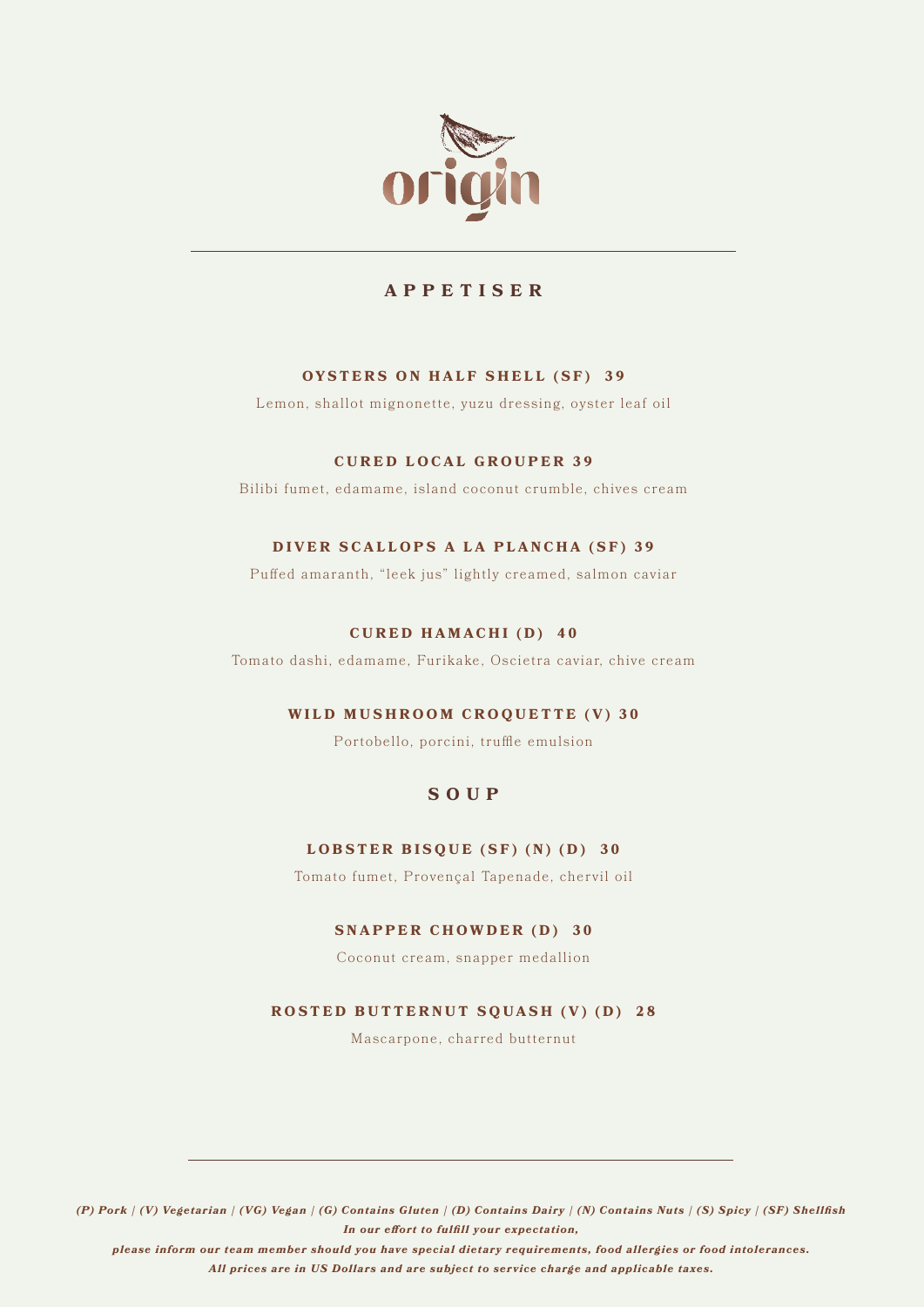

# **MAIN**

# **CORAL LOBSTER TRIO (SF) (G) (D) 82**

Saffron tortellini, sous vide lobster tail, lobster coral tuile, Oscietra caviar, green pea emulsion, bouillabaisse, dehydrated quail egg

### **PAN SEARED CORAL SNAPPER (D) 55**

Char-grilled broccolini, baked beetroot emulsion, passionfruit coulis

# **CHILEAN SEABASS PAPILLOTE (SF) (D) 60**

Kopee fai leaves, lemon grass, carrot spaghetti

# **BARRAMUNDI BBQ (D) 60**

Wild garlic, sautéed sea asparagus, bergamonde foam

# **VEGETABLE CANNELLONI (V) (D) 55**

Mascarpone, cherry tomato fondue, balsamic caviar

*(P) Pork | (V) Vegetarian | (VG) Vegan | (G) Contains Gluten | (D) Contains Dairy | (N) Contains Nuts | (S) Spicy | (SF) Shellfish In our effort to fulfill your expectation,* 

*please inform our team member should you have special dietary requirements, food allergies or food intolerances. All prices are in US Dollars and are subject to service charge and applicable taxes.*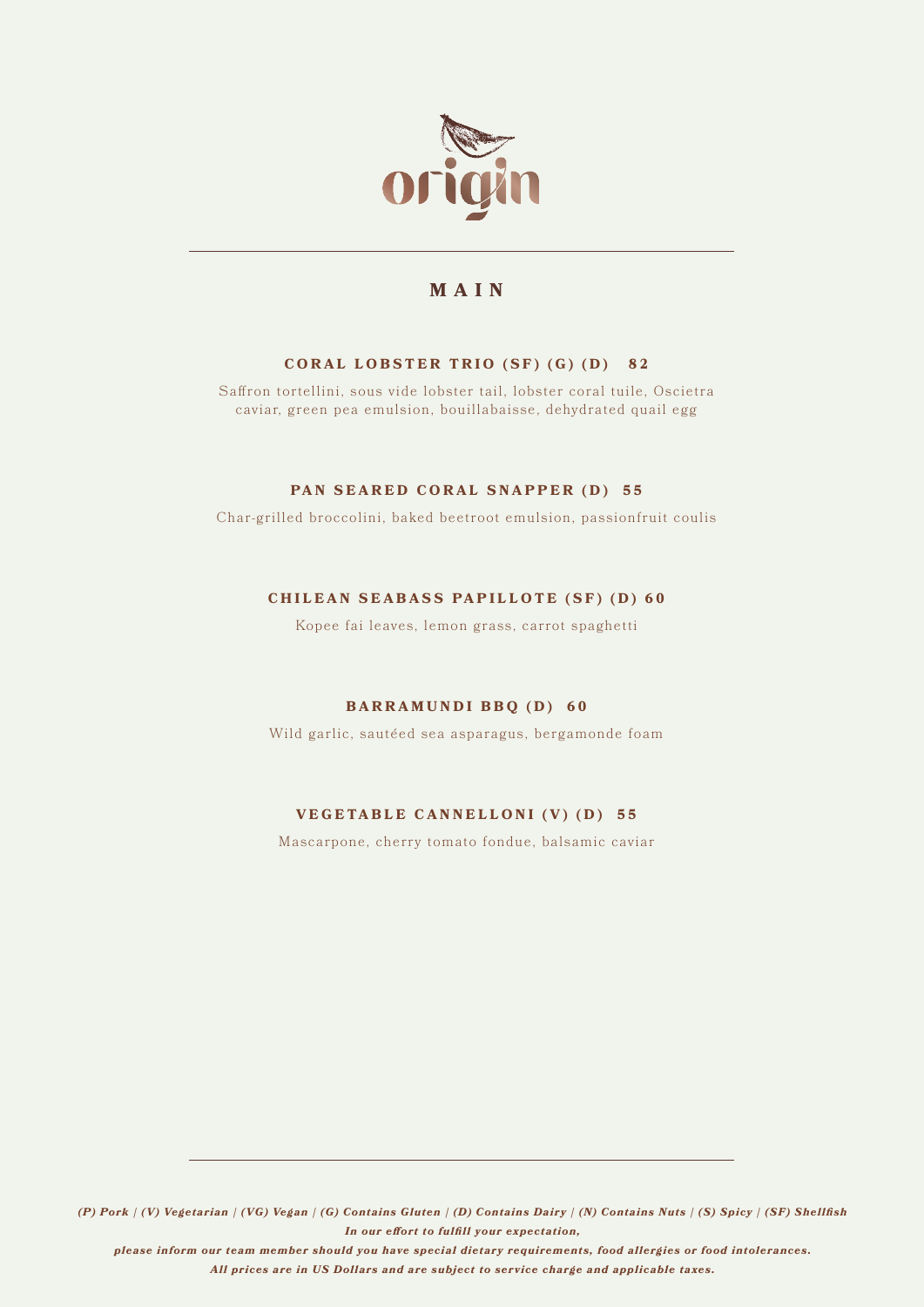

# **DESSERT**

# FISH FAT, SALTED CARAMEL SLICE (D) 22 **VANILLA CHEESECAKE WITH SALMON ROE BISCUIT (D) 22**

**WATER**

**HILTON STILL WATER 4 HILTON SPARKLING WATER 4 SAN PELLEGRINO 8 ACQUA PANNA 8**

# **CHAMPAGNE**

**NV – Moët & Chandon Imperial – France**  By the glass  $40$  | By the bottle 250 **NV – Fleury Blanc de noir – organic – France** By the glass 45 | By the bottle 280 **2012 – Louis Roederer Brut Vintage – France** By the glass  $49$  | By the bottle  $490$ 

#### **SPARKLING WINES**

**NV - Crudo Prosecco – Organic – Italy** By the glass  $15$  | By the bottle  $100$ **NV - Sea Change Prosecco rosé – Italy** By the glass 15 | By the bottle 90

*In our effort to fulfill your expectation, please inform our team members should you have special dietary requirements, food allergies or food intolerances. All prices are in US Dollars and are subject to service charge and applicable taxes*